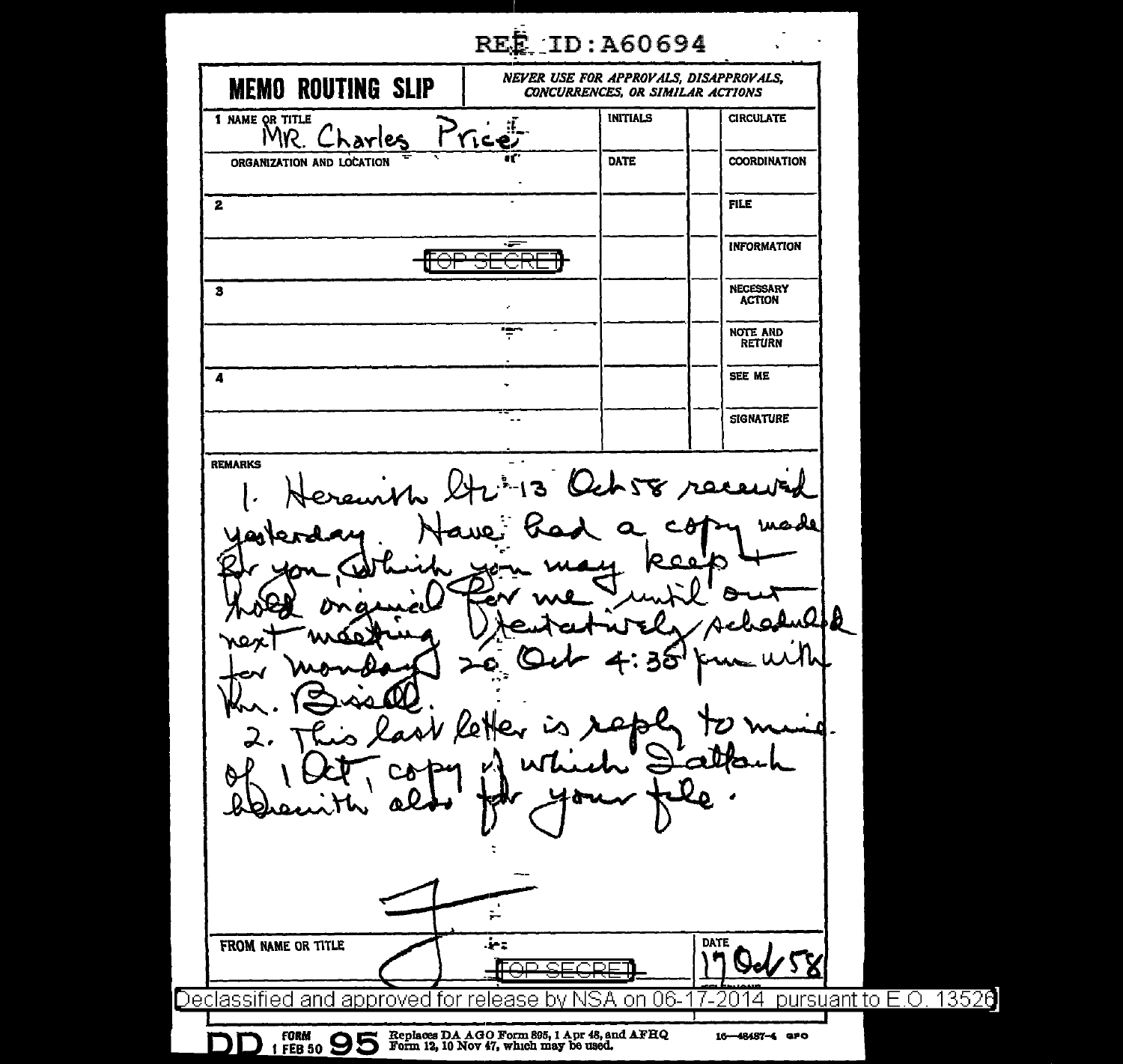Mans for pile This a.  $30$  Sept  $18$ phoned this a.m. to ask we how old I thought explor a Registreals are un crypto-apparatus. Jold him very We can that as gear wheels.<br>patent was out yet. He forefut machine<br>patent was out yet. He said a needby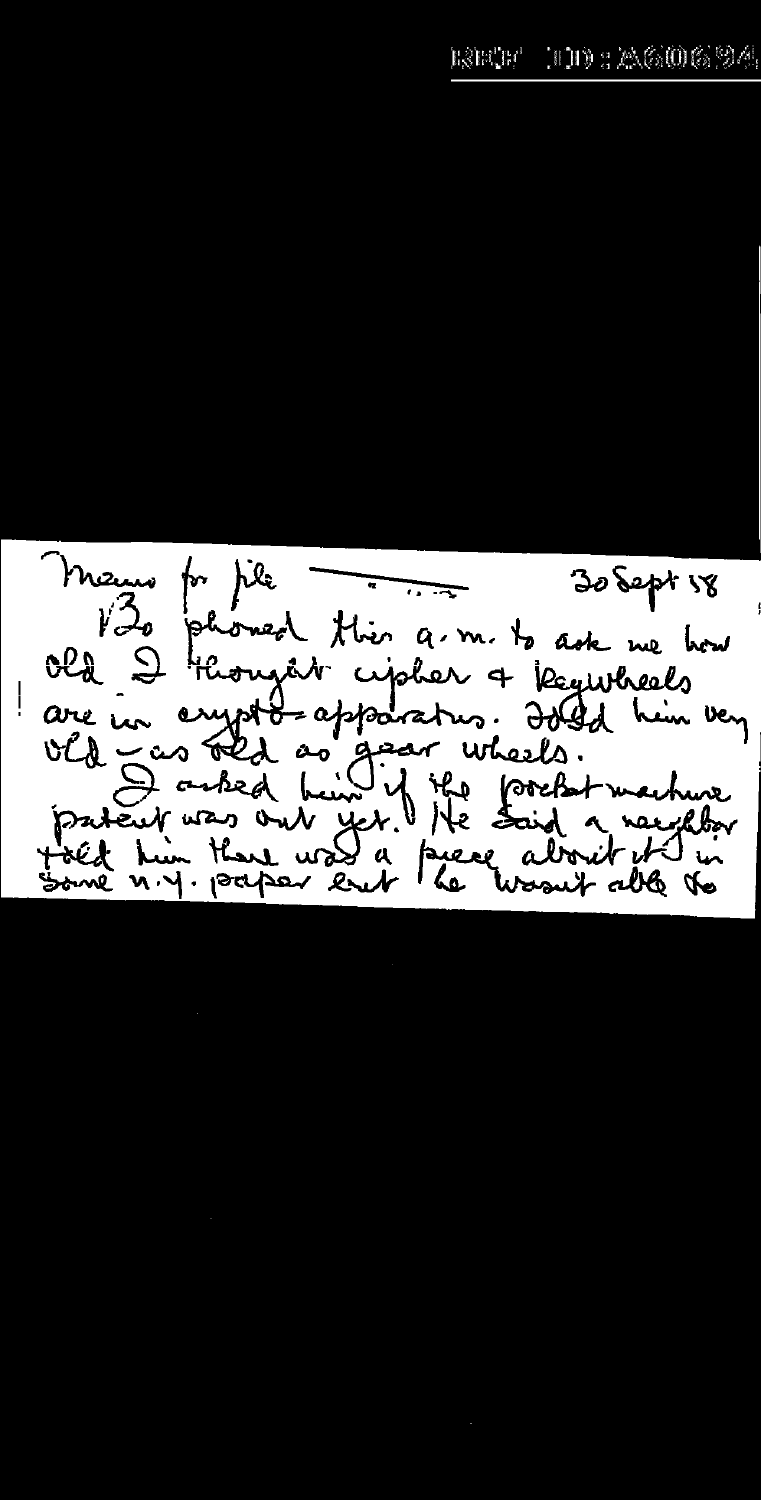faid de ver - Le thought it was some-<br>tane around 17.18 sept! I soud" if you<br>tant it pase send me a copy! I did  $\mathcal{A}_{\mathbf{z}}$  , and  $\mathcal{A}_{\mathbf{z}}$  , and

 $\overline{\phantom{a}}$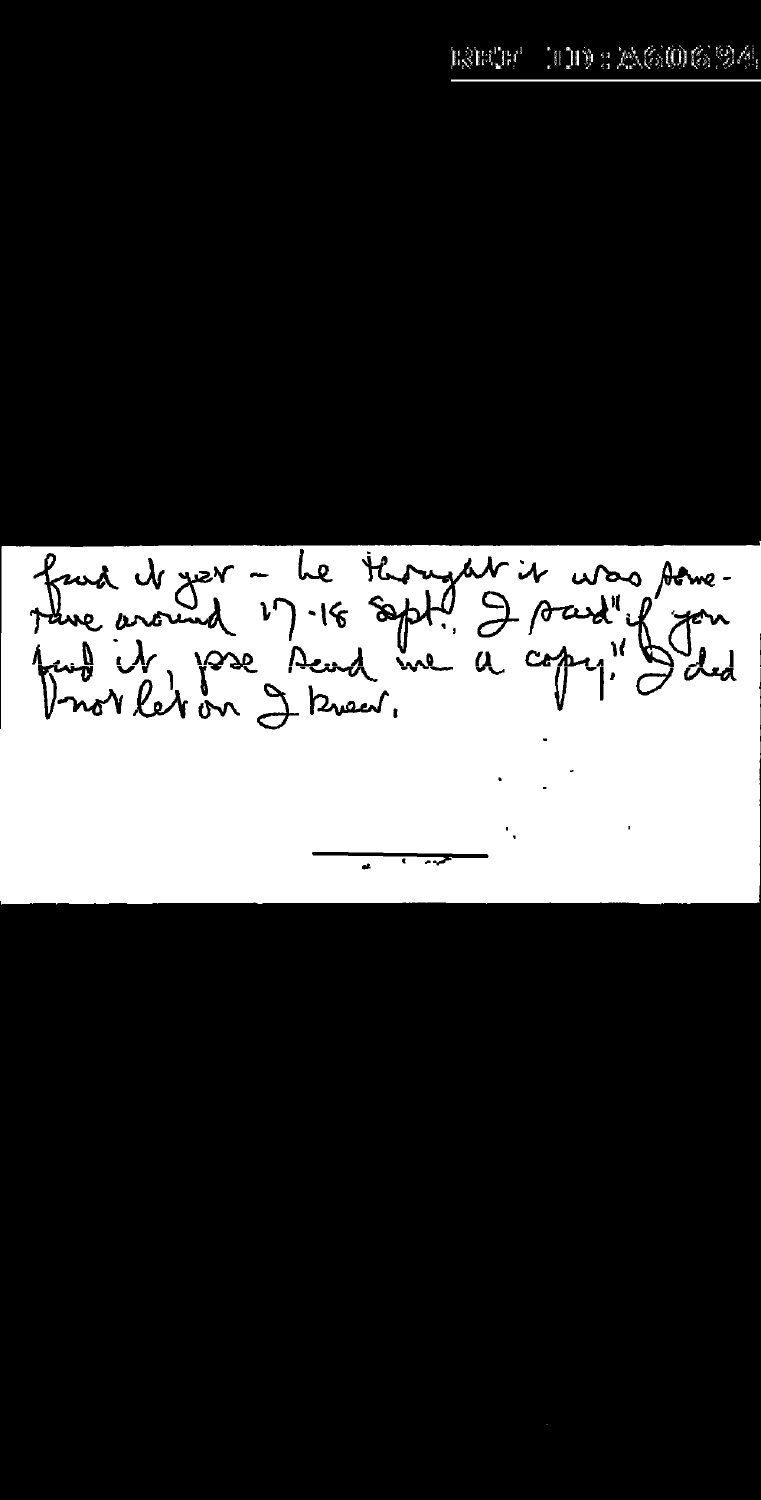ID: A60694 **REF** 



F. BY STACY V. JONES

catches. The code cannot be a citizen. The invention was em-

ij

 $\begin{array}{ll}\n & \text{EXERCISE 1} & \text{SFAOT V. JONES} \\
 & \text{SWASHINGTON, Sept. 19 —/merically and used by the first key part in the art of (American, Germany) that is used to be a patent. From another spring. It is used to be a path. This work, if the dplomat's learned that the first cost was in the positive number. A second is called a small number of the first cost. In this, the second set is not a small number of the second set. It is that the first cost was not less because a second set is an ejar of a second set. The second set is a right. The second set is a right. The second set is a right. The second set is a right. The second set is a right. The second set is a right. The second set is a right. The second set is a right. The second set is a$ 

catches. The code cannot be a citizen. The invention was em-<br>broken from intercepted mes-bodied in a coder called the<br>afges, the platent asserts, "even M-209, which was about the size<br>by the most refined methods." of a ste

. field cipher device sold com- Continued on Page 30, Column 2

## 'ide Variety of Ideas Covered By Patents Issued During Week

Continued Fr n Unge J

message he is coding with the opposite letter in the other W20 alze ment of no alphabet.

Liechtenstein.

Stacey Essa, commune 11 m 115 et algorithment of depths of the minister of the minister of the pure of the pure of the pure of the pure of the cathod of the minister of the series of the this potential depth and the minister of t phoned me before he Wruted alphabet.<br>
Before going on to the next of 2,000 and the set of a word, however, he b 2,000 and presses a lever and the relation has more into the shift of the two alphabets is  $\frac{1}{2}$  and  $\frac{1}{2}$  and  $\frac{1}{2}$  changed as having been (hu ura